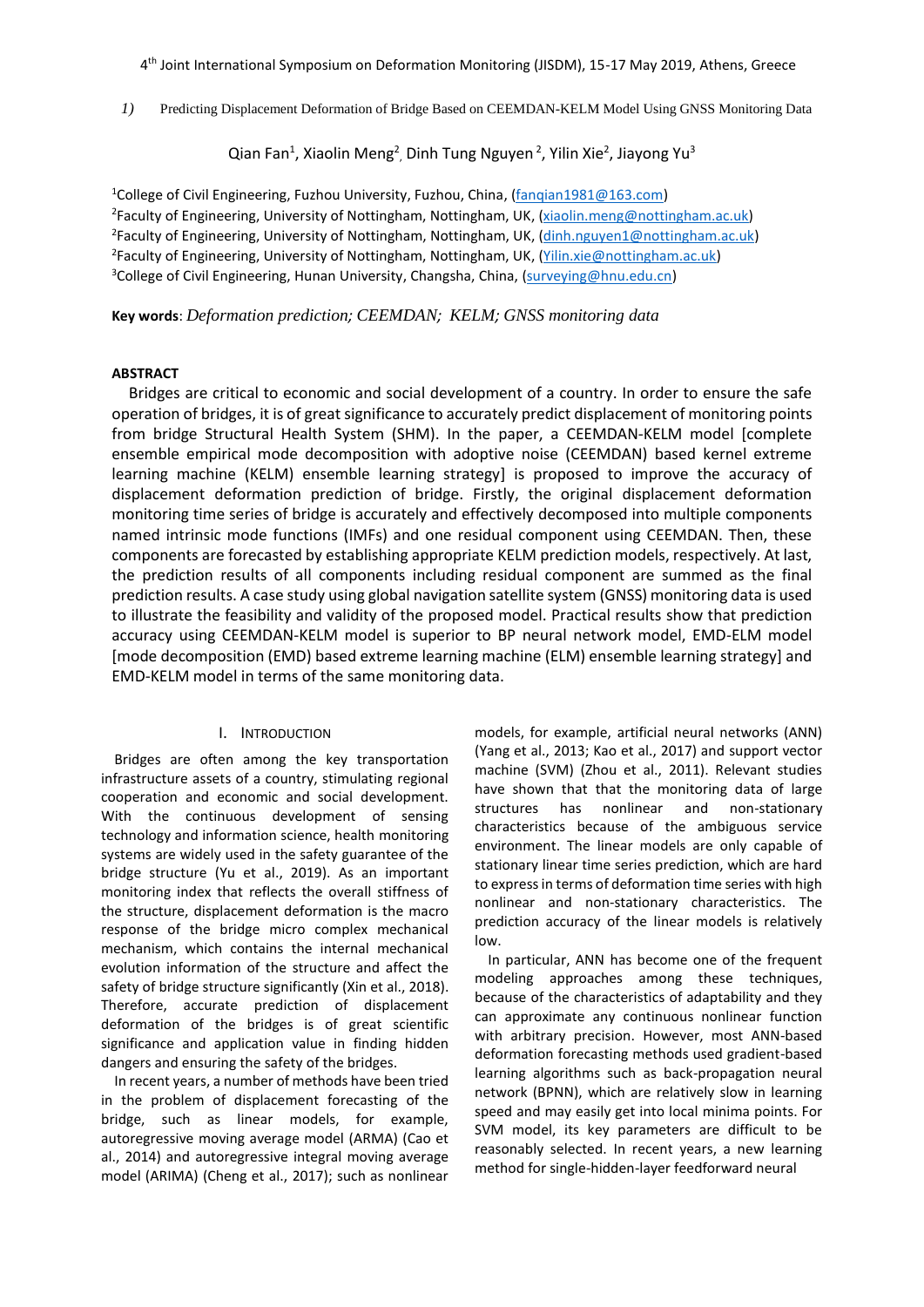network (SLFN) called extreme learning machine (ELM) has been proposed (Huang et al., 2006). ELM can avoid many difficulties faced by gradient-based learning methods such as stopping criteria, learning rate, learning epochs and local minimum. In addition, compared with BPNN, ELM has faster learning speed. However, one drawback of ELM is that the randomly assigned weights can produce a large variation in the prediction accuracy in different trials. In order to solve this problem, Huang et al. (2012) further proposed the kernel ELM (KELM), which requires no randomness in assigning connection weights between input and hidden layers. KELM has been successfully applied in many fields such as exchange rate forecasting (Wei et al., 2018), financial stress prediction (Luo et al., 2018), fault diagnosis (Jiang et al., 2014), and so on.

Inspired by the idea of ''decomposition and ensemble'' (Yu et al., 2008; Lian et al., 2013), the initial time series can be decomposed into several sub-series. Each sub-series can be predicted separately, and the final predicted result can be obtained by summing the predictive value of each sub-series. Considering the displacement deformation monitoring time series of the bridges is unsystematic and nonlinear, the complete ensemble empirical mode decomposition with adaptive noise (CEENDAN), which is introduced by Torres et al. (2011), is used to decompose displacement deformation series of the bridge. In the paper, a CEEMDAN-KELM model is proposed for bridge displacement prediction. The first step is to decompose the displacement deformation series into several subseries with CEEMDAN method. The second step is to choose appropriate KELM model for each decomposed sub-series's prediction. Finally, the final predicted value is obtained by summing the each component prediction result. Through the prediction analysis for the GNSS displacement monitoring data from structural health monitoring system of actual bridge, the results show that the model proposed in this paper can achieve high prediction accuracy and validate the feasibility of this model effectively.

### II. CEEMDAN METHOD

Empirical mode decomposition (EMD) is an adaptive and efficient time series decomposition method applied to decompose nonlinear and non-stationary signals (Huang et al., 1998). Using EMD, any complex time series can decompose the signal into a small number of intrinsic mode function (IMF) components and a residual component which contains the trend of the original data series.

However, there are also some shortcomings in EMD, and one of the most important problem is the mode mixing, which means either some signals consisting of disparate scales exist in the same IMF or the signals with the same scale exist in different IMFs. To overcome the problem, Wu et al. (2009) presented an ensemble empirical mode decomposition (EEMD) method with the aid of noise-aided analysis. EEMD performs the EMD over an ensemble of the signal plus Gaussian white noise. The addition of white Gaussian noise solves the mode mixing problem by populating the whole time-frequency space to take advantage of the dyadic filter bank behavior of the EMD. However, EEMD also introduces new difficulties. That is, the reconstructed signal includes residual noise and different realizations of signal plus noise may produce different number of modes. For this reason, a novel method which provides an exact reconstruction of the original signal and a better separation of the modes, called CEEMDAN is proposed. The CEEMDAN algorithm can be described as follows:

1. Adding different white Gaussian noise to the original signal  $x(t)$  , generate  $x^{i}(t) = x(t) + \varepsilon_0 \omega^{i}(t)$  ; For every  $i = 1, \dots, I$  decompose each  $x^{i}(t)$  by EMD, until its first mode and compute

$$
IMF_1(t) = \frac{1}{I} \sum_{i=1}^{I} IMF_{i1}(t)
$$
 (1)

2. At the first stage (  $k=1$  ) compute the first residue

$$
r_1(t) = x(t) - IMF_1(t)
$$
 (2)

3. Decompose each  $r_I(t) + \varepsilon_1 E_1(\omega^i(t))$  , until their

first EMD mode and define the second CEEMDAN mode  
\n
$$
IMF_2(t) = \frac{1}{I} \sum_{i=1}^{I} E_1 (r_1(t) + \varepsilon_1 E_1(\omega^i(t)))
$$
\n(3)

4. For  $k = 2, \dots, K$  calculate the *k*th residue

$$
r_{k}(t) = r_{k-1}(t) - IMF_{k}(t)
$$
 (4)

5. Decompose each  $r_k(t) + \varepsilon_k E_k(\omega^i(t))$  by EMD and define the  $k+1$  CEEMDAN mode as

$$
IMF_{k+1}(t) = \frac{1}{I} \sum_{i=1}^{I} E_k \left( r_k(t) + \varepsilon_k E_k(\omega^i(t)) \right)
$$
 (5)

Where  $E_k(\cdot)$  is the operator that produces the *k*th mode obtained by the EMD,  $\omega^i$  is a realization of the zero mean unit variance white noise,  $\varepsilon_{\mathrm{\mathit{k}}}$  is the noise coefficient that allows to select the SNR at each stage. 6. Go to step 4 for next *k* .

# III. THE PRINCIPLE OF KERNEL EXTREME LEARNING MACHINE

Compared with SVM, KELM is a more recently developed learning technique. It generalizes ELM from explicit activation function to implicit mapping function, which has been proven to have better generalization in many applications. This section gives a brief description of KELM. More details can be found in Huang et al. (2012).

ELM was proposed for the SLFN, where the hidden layer can be any piecewise continuous computational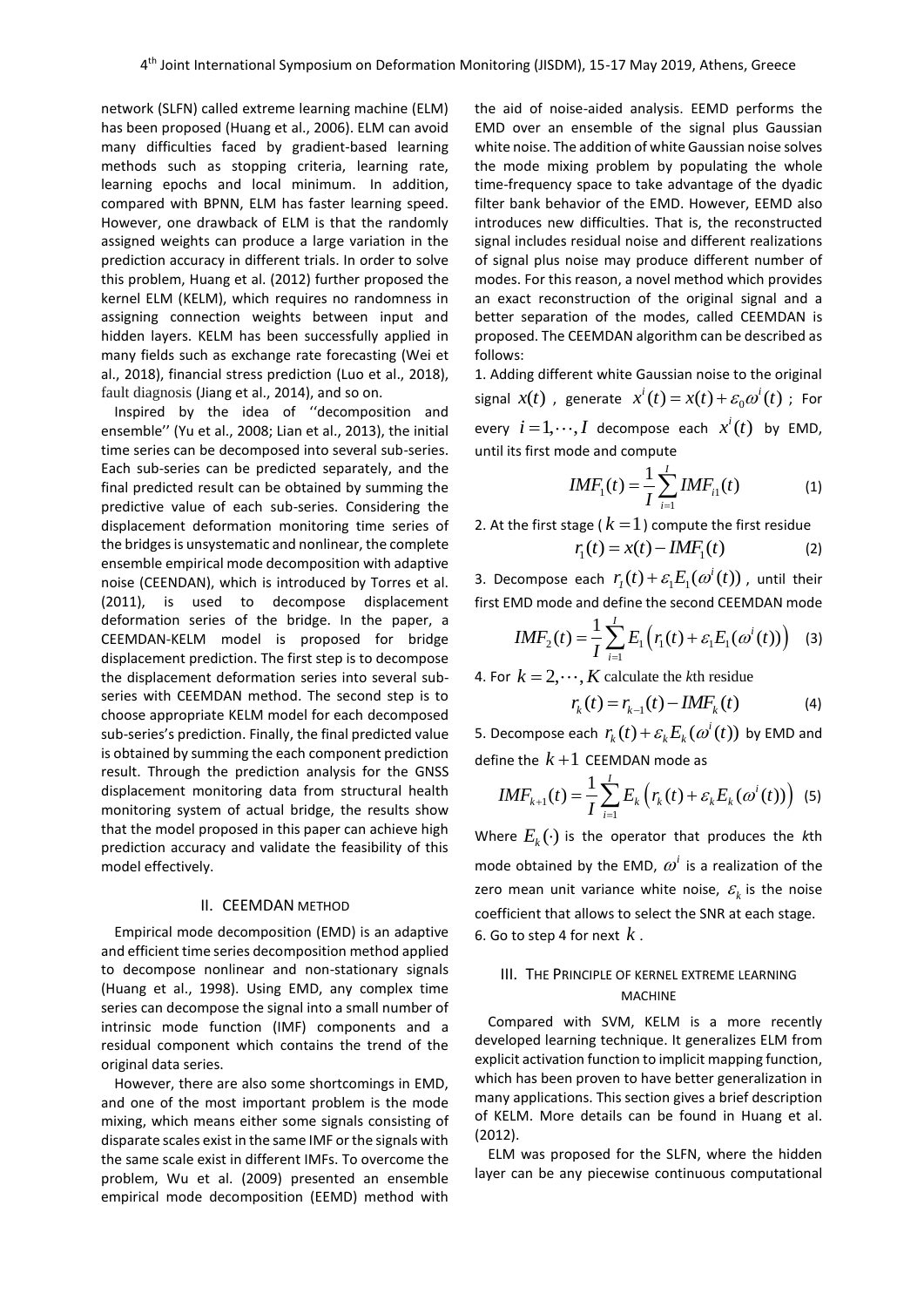functions including sigmoid, RBF, trigonometric, ridge polynomial and so on. The prediction of ELM is given by

$$
f(\mathbf{x}) = \sum_{i=1}^{L} \beta_i h_i(\mathbf{x}) = \mathbf{h}(\mathbf{x})\boldsymbol{\beta}
$$
 (6)

Where  $\boldsymbol{\beta} = \left[\beta_1, \cdots, \beta_L \right]^T$  is the vector of the output weights connecting the hidden layer and the output layer,  $L$  is the number of the hidden nodes, and  $\mathbf{h}(\mathbf{x}) = [h_1(\mathbf{x}), \cdots, h_L(\mathbf{x})]$  is the output of the hidden layer with respect to the sample **x** . According to Bartlett theory (Bartlett et al., 1998), for neural networks with a small training error, the smaller the norms of the weights, the more likely is the generalization performance of the networks. In this spirit, ELM minimizes the training error in tandem with the norm of the output weights:

$$
\text{Minimize } \|\mathbf{H}\boldsymbol{\beta} - \mathbf{T}\|^2 \text{ and } \|\boldsymbol{\beta}\| \tag{7}
$$

Where **H** denotes the output matrix of hidden layer

$$
\mathbf{H} = \begin{bmatrix} \mathbf{h}(\mathbf{x}_1) \\ \vdots \\ \mathbf{h}(\mathbf{x}_N) \end{bmatrix} = \begin{bmatrix} h_1(\mathbf{x}_1) \cdots h_L(\mathbf{x}_1) \\ \vdots \\ h_1(\mathbf{x}_N) \cdots h_L(\mathbf{x}_N) \end{bmatrix}
$$
(8)

and **T** denotes the expected output matrix

$$
\mathbf{T} = \begin{bmatrix} \mathbf{t}_1^T \\ \vdots \\ \mathbf{t}_N^T \end{bmatrix}
$$
 (9)

The minimal norm least square method was used in the original implementation of ELM:

$$
\beta = H^{\dagger}T \tag{10}
$$

Where  $\mathbf{H}^+$  is the Moore-Penrose generalized inverse of the matrix **H** .

It should be noted that when the feature mapping is unknown to users (Huang et al., 2012), a kernel matrix for ELM can be adopted according to the following equation:

equation:  
\n
$$
\Omega_{ELM} = \mathbf{HH}^T : \Omega_{KELM} = h(\mathbf{x}_i) \cdot h(\mathbf{x}_j) = K(\mathbf{x}_i, \mathbf{x}_j)
$$
 (11)

Where  $h({\bf x})$  plays the role of mapping the data from the input space to the hidden-layer feature space **H** . The orthogonal projection method is adopted to calculate the Moore-Penrose generalized inverse of matrix, namely,  $\textbf{H}^{\texttt{+}} = \textbf{H}^T(\textbf{H}\textbf{H}^T)^{-1}$  , and a positive constant  $C$  is added to the diagonal of  $\mathbf{H}\mathbf{H}^T$  . Now

the output function of ELM can be presented as follows:  
\n
$$
f(x) = \begin{bmatrix} K(x, x_1) \\ \vdots \\ K(x, x_N) \end{bmatrix}^T (\frac{I}{C} + \Omega_{ELM})^{-1} \mathbf{T}
$$
\n(12)

In this specific kernel implementation of ELM, namely KELM, we can specify the corresponding kernel for ELM model, the hidden layer feature mapping need not to be known to users. In this paper, RBF kernel function was adopted. Its formula is as follows:

$$
K(x_i, x) = \exp(-\gamma \|x - x_i\|^2)
$$
 (12)

The two main parameters presented in KELM with RBF kernel are penalty parameter *C* and kernel parameter  $\gamma$  . The first parameter, penalty parameter *C* , determines the trade-off between the fitting error minimization and model complexity. The second parameter  $\gamma$  of the kernel function, defines the nonlinear mapping from the input space to some highdimensional feature space.

# IV. PROPOSED PREDICTION METHOD BASED ON CEEMDAN AND KELM

## A. *CEEMDAN decomposition for the displacement deformation time series of bridge*

The CEEMDAN method is applied to decompose the displacement deformation series  $\{X(t), t = 1 \cdots N\}$ adaptively, and several IMF components and a residual component can be obtained.  $X(t)$  can be presented as follows:

$$
X(t) = \sum_{j} IMF_i + Residue_j \tag{13}
$$

B. *Determination of the structures of forecasting model based KELM*

For a real displacement deformation series of bridge, we assume that the displacement deformation value  $X(t)$  at t time can be predicted by the historical displacement value  $X(t-1), X(t-2), \cdots, X(t-m)$  at  $(t - 1, t - 2, \dots, t - m)$  time, and then the forecasting model can be expressed as:<br> $X(t) = f[X(t-1), X(t-2), \dots, X(t-m)]$ 

$$
X(t) = f[X(t-1), X(t-2), \cdots, X(t-m)]
$$
\n(14)

Where  $f($ ) is a mapping function and  $m$  is an embedding dimension. After CEEMDAN decomposition, the original displacement series can be decomposed into several components, and the prediction model can be changed to:

the general components, and the preattention model, etc.  
\n
$$
IMF_j(t) = f[IMF_j(t-1), \cdots, IMF_j(t-m)]
$$
\n(15)  
\nResidue<sub>j</sub>(t) = f[Residue<sub>j</sub>(t-1), \cdots, Residue<sub>j</sub>(t-m)]

Residue<sub>j</sub>(t) = 
$$
f[Residue_j(t-1), \cdots, Residue_j(t-m)]
$$

(16)

According to the characteristics of each component after decomposition, the corresponding KELM model is established separately for prediction.

C. *Calculation of the final predicted value*

The KELM model is used to forecast each IMF component and residual component, and the prediction results are expressed in terms of  $\mathit{IMF}_{_f}$  and

 $\textit{Residu} \hat{e}^{\phantom{\dagger}}_j$  . The final displacement deformation predicted value can be obtained by reconstructing all components.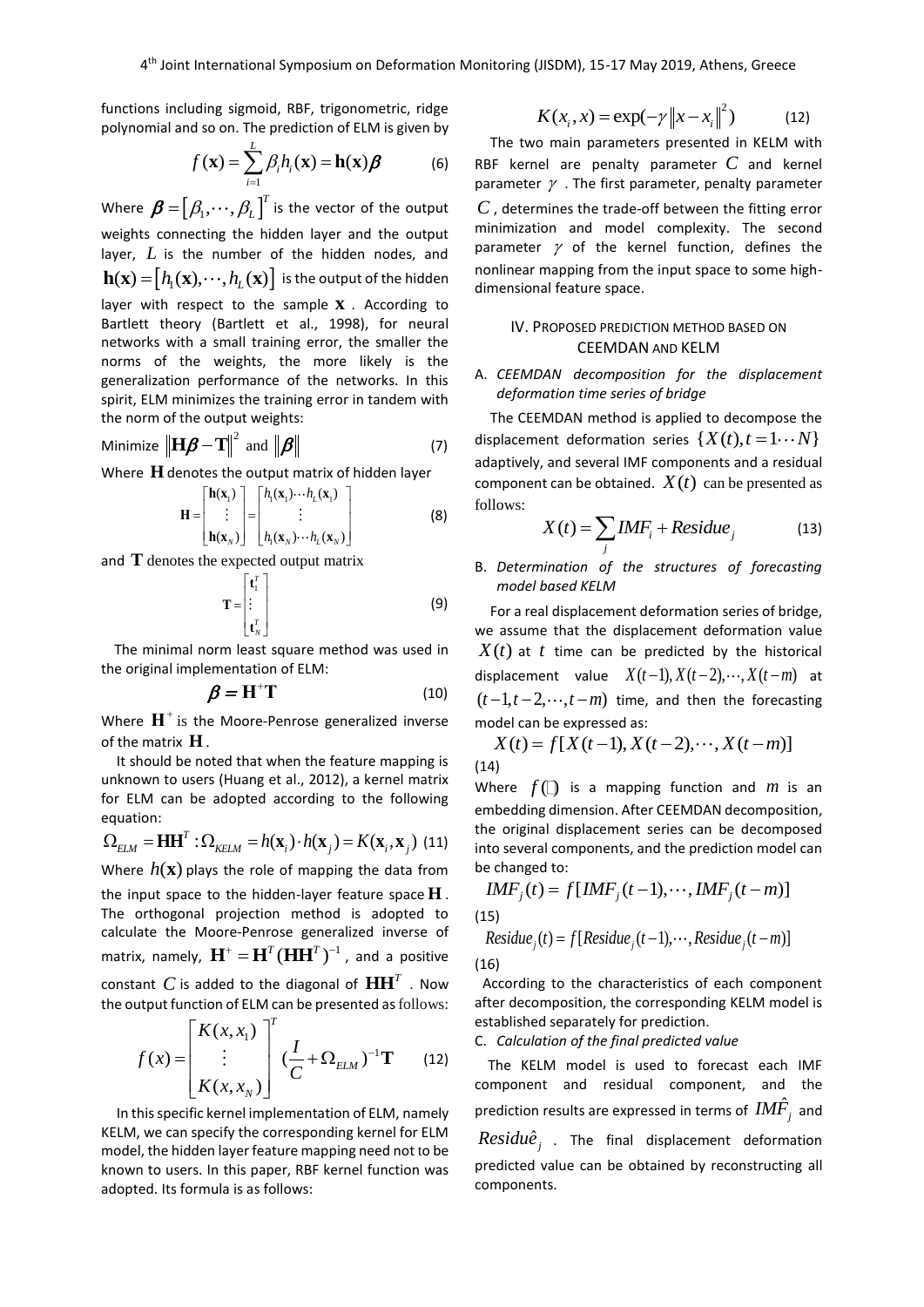4 th Joint International Symposium on Deformation Monitoring (JISDM), 15-17 May 2019, Athens, Greece

$$
\hat{X}(t) = \sum_{j} I M \hat{F}_{j} + Residu \hat{e}_{j}
$$
 (17)

The flowchart of the proposed method is shown in Figure 1.



Figure 1. Flowchart of the proposed CEEMDAN-KELM method

### D. *Evaluation Index of Prediction Accuracy*

In order to quantitatively evaluate the prediction accuracy of the proposed model, two commonly used evaluation indexes are selected in this paper: 1. Root of Mean Square Error (RMSE):

$$
RMSE = \sqrt{\frac{1}{N} \sum_{t=1}^{N} (X_t - \hat{X}_t)^2}
$$
(18)

2. Mean Absolute Error (MAE):

$$
MAE = \frac{1}{N} \sum_{t=1}^{N} \left| X_t - \hat{X}_t \right|
$$
 (19)

Where  $\boldsymbol{X}_t$  denotes actual displacement deformation of bridge,  $\hat{X}_t$  denotes the predicted value of displacement deformation.

### V. CASE STUDY

### A. *Project Background*

The GeoSHM project supported by the European Space Agency is a system that uses integrated GNSS and Earth Observation technologies for structural health monitoring of large bridges – and in its feasibility study the consortium used the Forth Road Bridge (FRB) in Scotland as its testbed bridge. (Meng *et al*., 2018).

The FRB is the major suspension bridge across the Firth of Forth, linking Edinburgh to the Northern part of Scotland (Figure 2). When opened in 1964, this 2.5km long bridge was the fourth longest suspension bridge in the world and the longest outside the United States of America. The 1,006m long main span of the FRB is suspended from two main cables aerially spun between

two 150m high main towers and each side span is 408m long.



Figure 2 the Forth Road Bridge (Scotland, UK).

Figure 3 describes the current status of the GeoSHM sensor system installed on the FRB. Three pairs of Leica GNSS receivers are installed along the main span; one is at the mid span while the other two are at the navigation points. There are two other Leica GNSS receivers located at the top of the North-East and South-West tower legs to monitor deformation of the main tower. In addition, the wind measurement is facilitated by using three WindMaster 3D sonic anemometers placed at the mid span and at the top of the two main towers. Other environmental conditions are determined by the Meteorology station installed at the mid span.



Figure 3 GeoSHM sensor system on the FRB

### B. *Displacement deformation dataset from GeoSHM*

The displacement deformation data of GeoSHM system are measured by GNSS and transferred to the main GeoSHM server located at the University of Nottingham for processing and storage. The sampling rate of GNSS receiver is set to 10Hz. According to Ogundipe et al. (2014), the influence of high frequency error is usually eliminated by calculating average deformation in time interval. For this reason, the displacement deformation data of GNSS after 10 minutes average are used to predict and analyse. Here, the 2-day lateral (along the y axis) displacement deformation data at the mid span are considered, as shown in Figure 4.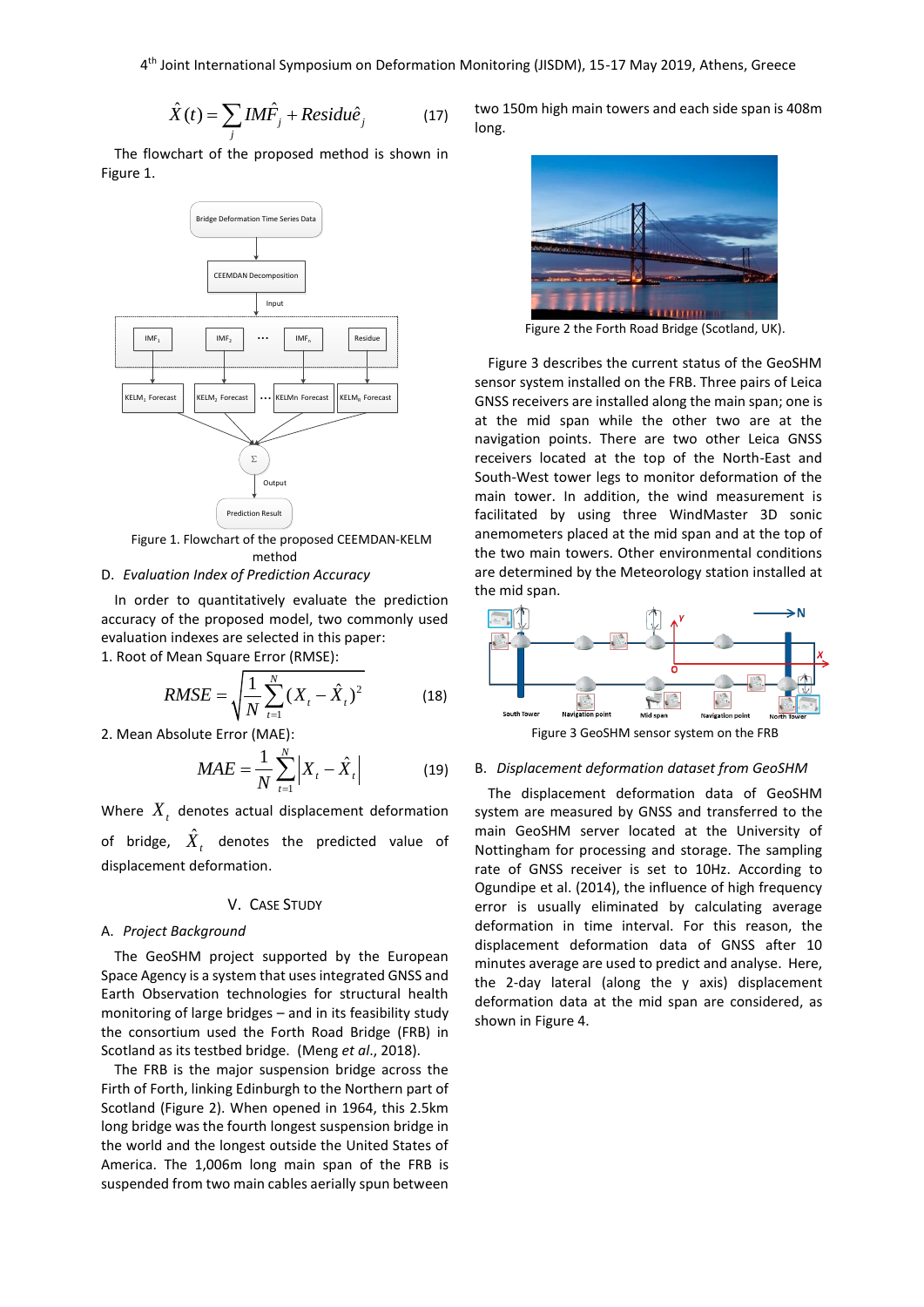

### C. *Forecasting results and performance evaluation*

The original time series is firstly decomposed into several IMFs and one residue using CEEMDAN method. The amplitude of adding noise is set to 0.2, the number of ensemble is 50. The decomposition results with CEEMDAN can be seen in Figure 5.



Figure 5 CEEMDAN decomposition

According to the characteristics of the variation of different components, different model parameters need to be set when using the KELM model for forecasting. It can be seen from equation (13) that when different embedding dimensions are used, that is, when the number of model inputs is different, the number of samples constructed for the deformation series is also different. To this end, this paper unified the deformation of the last 10 hours as the forecast object for the construction of the sample set.

The embedding dimension corresponding to IMF1 is set to 6; the embedding dimension corresponding to IMF2, IMF3, and IMF4 is set to 5; the embedding dimension corresponding to IMF5, IMF6, IMF7 and residue is set to 4. The KELM parameters corresponding to each component are determined by grid search strategy (Zhao et al., 2017). The forecasting results for IMFs and residue are shown in Figure 6.





Figure 6 Comparison of predicted value and actual value of each component

As shown in figure 6, the predicted value and actual value for each component are very close for every calculation. Because this is a corresponding KELM model for the deformation characteristics of each component.

The final predicted value is obtained by adding the predictive values of IMFs and one residual. In order to compare with the model of this paper, BPNN model, ELM model, EMD-ELM model and ELM-KELM model are established for forecasting analysis. The final prediction results of various models are shown in Figure 7.

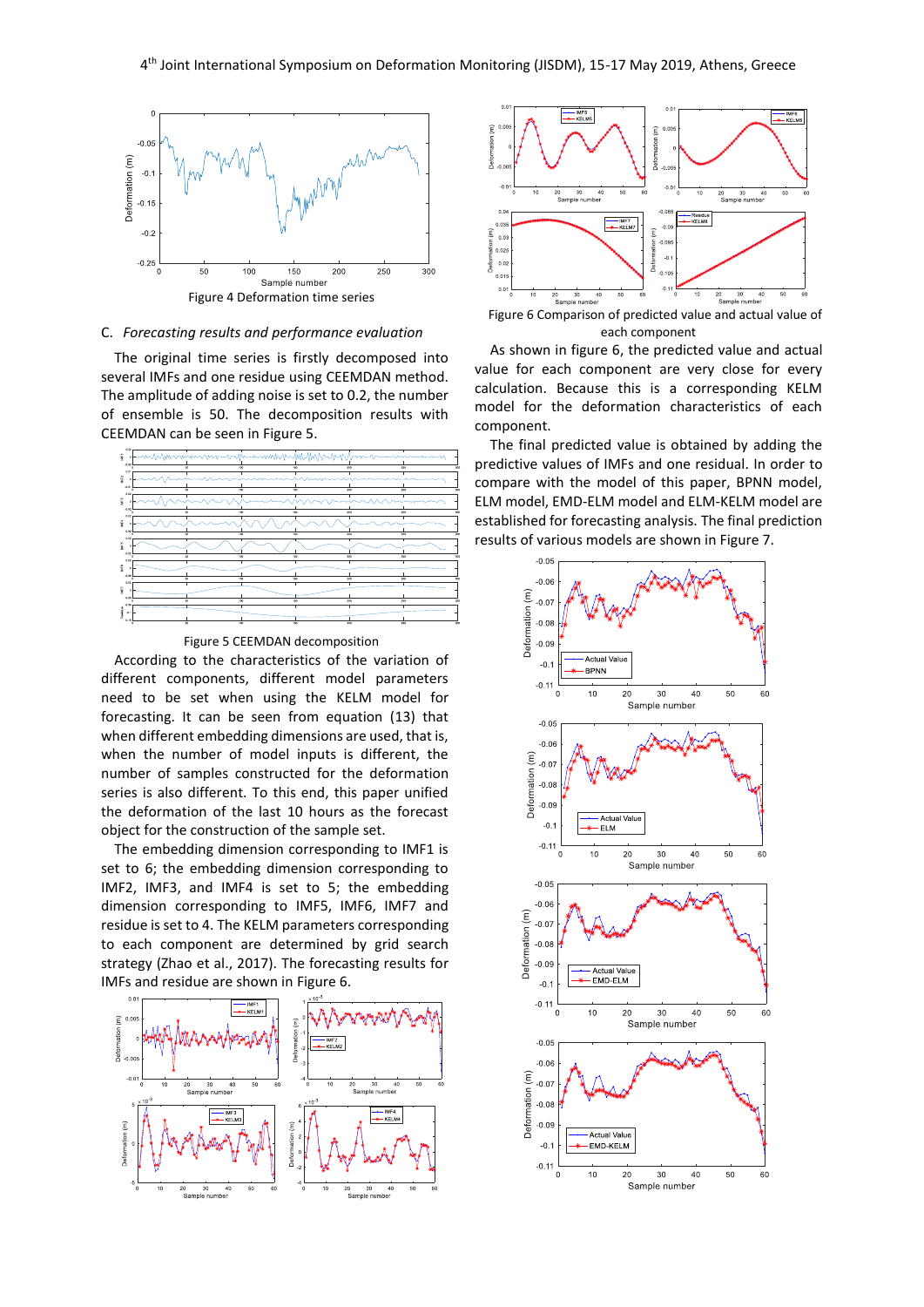

Figure 6 Comparison of final predicted result and actual value of five models

The statistical results of the accuracy indexs of various models are shown in Table 1.

> Table 1 Comparison of five models for forecasting procision indox

| אסווו וועוכרואו ה |         |        |
|-------------------|---------|--------|
| Model             | RMSE(m) | MAE(m) |
| <b>BPNN</b>       | 0.0048  | 0.0040 |
| FI M              | 0.0046  | 0.0038 |
| EMD-ELM           | 0.0029  | 0.0024 |
| EMD-KELM          | 0.0027  | 0.0023 |
| CEEMDAN-KELM      | 0.0024  | 0.0019 |

As can be seen from Table 1, the forecasting performance of the three ensemble model, EMD-ELM, EMD-KELM and CEEMDAN-KELM, is better than those of the single BPNN model and ELM model. Especially, we can see that CEEMDAN-KELM model has better forecasting result than the other four models in terms of getting the smallest RMSE and MAE.

## VI. CONCLUSION

This paper makes full use of the adaptive decomposition characteristics of CEEMDAN and the excellent generalization ability of KELM, and proposes a bridge deformation combined prediction model based on CEEMDAN and KELM. Based on actual GNSS deformation monitoring data from the GeoSHM system, it can be found that the proposed CEEMDAN-KELM model has the better forecasting performance. This study provides a new solution for bridge deformation prediction.

#### VII. ACKNOWLEDGEMENTS

The authors gratefully acknowledge the financial support provided by Nation Science Foundation of China (No.41404008) and Fuzhou Science and Technology Project (No.2017-G-73).

#### References

- Cao, J.; Ding, W.Y.; Zhao, D.S.; Song, Z.G.; Liu, H.M. (2014). Time Series Forecast of Foundation Pit Deformation Based on LSSVM-ARMA Model. *Rock Soil Mech*, 2014, Vol.35, pp.579-586.
- Cheng, C.M.; Qin, P. (2017) .Prediction of seawall settlement based on a combined LS-ARIMA model. *Math. Probl. Eng*., 2017, 7840569.
- Huang G., Zhou H., Ding X. (2012). Extreme Learning Machine for Regression and Multi-class Classification. *IEEE Transactions on Systems, Man, and Cybernetics*, Vol.42, No.2, pp.513-529
- Huang G., Zhu Q., Siew C. (2006). Extreme learning machine: Theory and Applications [J]. *Neurocomputing,* Vol.70, pp.489-501.
- Huang N., Shen Z, Long S. (1998). The Empirical Mode Decomposition and The Hilbert Spectrum for Nonlinear and Non-stationary Time Series Analysis, *Proceeding of the Royal Society: A Mathematical Physical & Engineering Sciences*, Vol.454, No.1, pp.903-995.
- Jiang, Y., Wu, J., Zong, C. (2014). An Effective Diagnosis Method for Single and Multiple Defects Detection in Gearbox Based on Nonlinear Feature Selection and Kernelbased Extreme Learning Machine. J*ournal of Vibro engineering*, Vol.16, No.1, pp.499-512.
- Kao, C., Loh C. (2013). Monitoring of Long-term Static Deformation Data of Fei-Tsui Arch Dam Using Artificial Neural Network-based Approaches. Struct. *Structural Control and Health Monitoring*, Vol.20, pp.282–303.
- Lian C, Zeng Z., Yao W, Tang H. (2013.)Displacement Prediction Model of Landslide Based on a Modified Ensemble Empirical Mode Decomposition and Extreme Learning Machine, *Natural Hazards*, Vol.66, pp.759-771.
- Luo J, Chen H., Zhang Q, Xu Y., Huang H, Zhao X. (2017). An Improved Grasshopper Optimization Algorithm with Application to Financial Stress Prediction, *Applied Mathematical Modelling,* Vol.64, pp.654-658.
- Meng, X., D.T. Nguyen, Y. Xie, J.S. Owen, P. Psimoulis, S. Ince, Q. Chen, G. Ye and P. Bhatia (2018), Design and implementation of a new system for large bridge monitoring – GeoSHM. *Sensors*, Vol. 18, pp 775.
- Ogundipe O, Lee J., Roberts G. (2014). Wavelet De-noising of GNSS Based Bridge Health Monitoring Data[J]. Journal of Applied Geodesy, Vol.8, No4, pp.273-282.
- Torres M., Colominas M., Schlotthauer G. (2011). A Complete Ensemble Empirical Mode Decomposition with Adaptive Noise, 2011 International Conference on Acoustics, Speech and Signal Processing (ICASSP), Prague: IEEE, pp.4144- 4147.
- Wei Y., Sun S., Lai K., Abbas G. (2018). A KELM-Based Ensemble Learning Approach for Exchange Rate Forecasting, *Journal of Systems Science and Information,* Vol.6, pp.289-301.
- Wu Z., Huang N. (2009). Ensemble Empirical Mode Decomposition: A Noise Assisted Data Analysis Method, *Advances in Adaptive Data Analysis*, Vol.1, No.1, pp.1-41.
- Xin J., Zhou J., Yang S., Li X., Wang Y (2018). Bridge Structure Deformation Prediction Based on GNSS Data Using Kalman-ARIMA-GARCH Model*. Sensors*, Vol. 18, pp 298.
- Yang J., Zhou, Y., Zhou, J., Chen Y. (2013). Prediction of Bridge Monitoring Information Chaotic Using Time Series Theory by Multi-step BP and RBF Neural Networks. In*tell. Autom. Soft Comput*., Vol.19, pp.305-314.
- Yu J., Meng X., Yan B., Xu B, Fan Q, Xie Y.(2019). Global Navigation Satellite System-based positioning technology for structural health monitoring: a review, *Structural Control and Health Monitoring,* in Press.